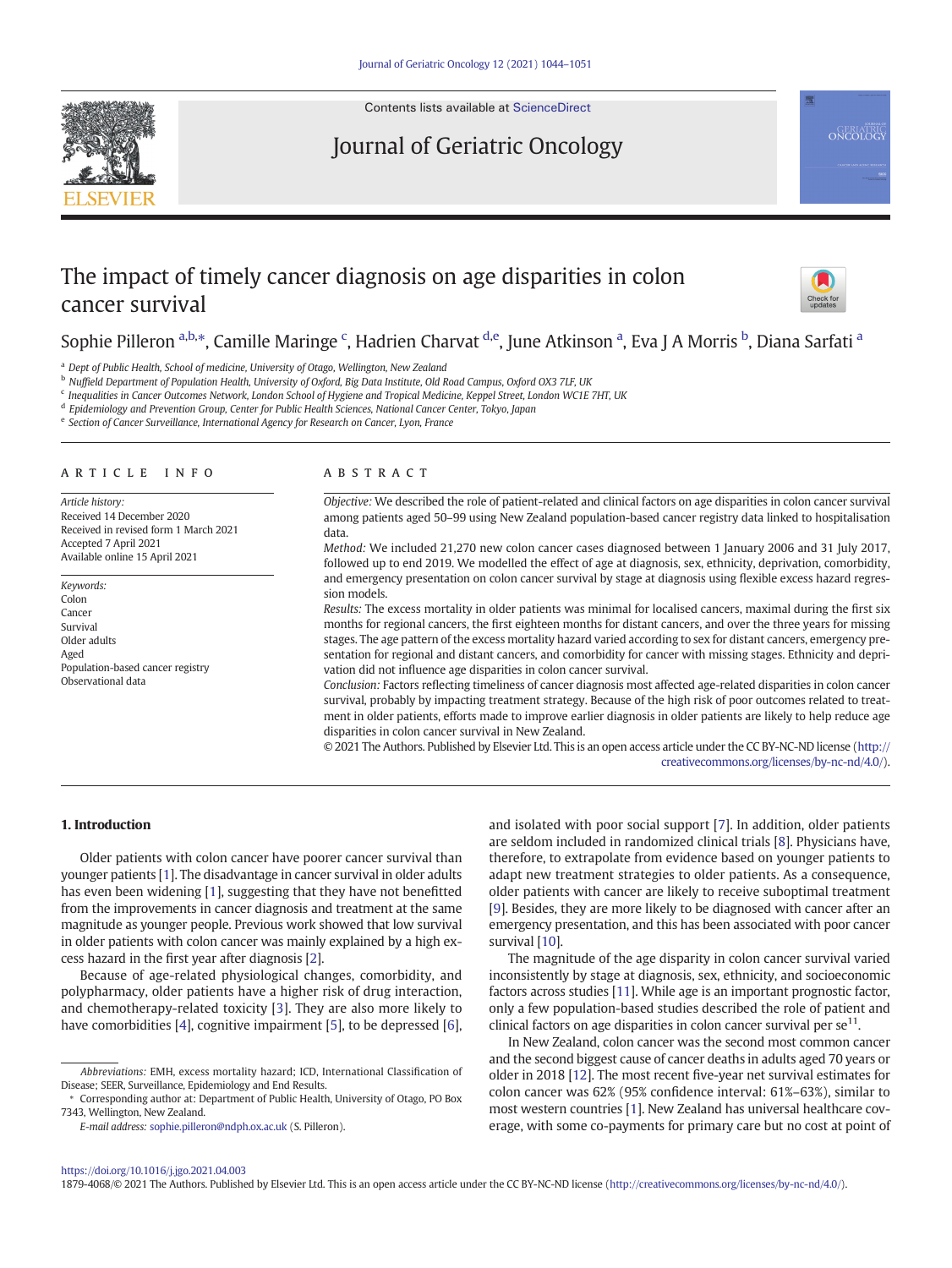delivery for secondary/ hospital care. There is also some private provision of surgical and oncology care.

Using New Zealand population-based cancer registry data linked to hospitalisation data, we describe, for the first time, the contribution of sex, ethnicity, deprivation, comorbidities, and emergency presentation on age disparities in colon cancer survival.

#### 2. Methods

The full description of method including the statistical analysis is in Supplementary Methods. We included new colon cancer cases (ICD-10 codes C18.0-C18.9) diagnosed between 1 January 2006 and 31 July 2017 from the New Zealand population-based cancer registry, that we linked to hospitalisation data for the five years before the cancer diagnosis, and to the outpatient dataset where all emergency admissions are recorded. Rectal cancer cases (ICD10: C20), and all rectosigmoid cancer cases (ICD10: C19) were excluded. We obtained the date of death for all cancer cases dead by 31 December 2019 from the Ministry of Health. We restricted our analyses to patients aged between 50 and 99 years old at diagnosis with a first occurrence of colon cancer.

We categorised the extent of disease as given by the cancer registry into Surveillance, Epidemiology and End Results (SEER) stage groups as follows: Localised to the organ of origin or invasion of adjacent tissue or organ into SEER localised stage; Regional lymph nodes involvement into SEER regional stage; Distant into SEER distant stage; Not known into missing stage [[13\]](#page-7-0).

We used the "all-sites" weighted C3 index that has been developed from 42 conditions and validated using New Zealand cancer data to assess comorbidity among patients with cancer using administrative hospitalisation data [[14\]](#page-7-0). In brief, a weight is assigned to each comorbid condition. The weight corresponds to the parameter estimate (i.e., the log hazard ratios) in the Cox regression model of noncancer death, adjusting for age, site and stage. The index scores were calculated for each patient by adding together all parameter estimates for all comorbid conditions recorded for that patient [\[14](#page-7-0)]. We defined emergency presentation at diagnosis as a cancer diagnosis occurring in the 28 days following admission to an emergency department [\[15](#page-7-0)].

Sex and age at diagnosis were available for all cases within the cancer registry. We assessed the socio-economic deprivation at cancer diagnosis using the New Zealand Deprivation Index [\[16](#page-7-0)]. We could not map domicile code to deprivation index for 36 patients, who were, therefore, excluded from analyses.

Self-reported ethnicity, available in the cancer registry, originated from the health records. We grouped patients into Māori and non-Māori. The ethnicity was not available for 249 patients, who, were, therefore, excluded from analyses.

#### 2.1. Statistical Analysis

For each stage at diagnosis, we derived net survival from the estimation of individual excess mortality hazard (EMH) using flexible excess hazard regression models. We created lifetables of mortality in the general population from those obtained from Statistic New Zealand. We censored all patients who were still alive beyond five years after diagnosis for model stability at the tails [\[17\]](#page-7-0). For each stage, we first defined the functional form of the baseline hazard. Then, we selected the final model using the strategy of Wynant and Abrahamowicz adapted for relative survival setting by Maringe et al. [\[18\]](#page-7-0) We forced the lifetable variables (i.e. sex, age, ethnicity, year at diagnosis) into the models. We tested the non-linear effect of age at diagnosis, year of diagnosis and comorbidity score. For all covariates, we tested for time-dependent effects and their interaction with age at diagnosis using the Likelihood Ratio Test.

We performed data management using Stata (version 16.0; StataCorp, 2019) and statistical analyses using R statistical software (version 3.4.0; R Development Core Team, 2017), in particular the 'mexhaz' package was used for flexible excess hazard modelling [[19\]](#page-7-0).

#### 2.1.1. Ethics Approval

The University of Otago Human Ethics Committee (Health) approved the study (Ethics Committee reference number HD19/048).

#### 3. Results

Out of 2, 003 patients diagnosed with colon cancer between January 2006 and July 2017, we included 21,270 patients aged 50–99 (median age at diagnosis = 74, interquartile range  $67-81$ ; 51.7% females). Table 1 presents the characteristics of the included patients by age at diagnosis, and Supplementary Table 1 by age at diagnosis and stage at diagnosis. While patients under 75 years old were mostly males, older patients were mainly females. Non-Māori constituted the majority of the newly diagnosed patients, and their percentage increased as the age at diagnosis increased. Deprivation level was evenly distributed across age groups. Overall, 24.0% of patients were diagnosed with localised cancer, 43.2% with regional cancer, 21.3% with distant cancer, and 11.4% had a missing stage. The percentage of missing stage increased after the age of 75, and it was twice higher in the 85–99 age group than in the 75–84 age group. The comorbidity score increased with age, with over three quarters of patients aged over 85 who had a positive comorbidity score compared to half of patients aged 50–64. Overall, 29.7% of patients were diagnosed with colon cancer after an emergency presentation, and the percentage was the highest in the oldest age group.

The one-, and three- year net survival estimates were, respectively, 98.1% (95% confidence interval: 97.6%–98.5%), and 95.8% (95.0%– 96.6%) in patients with localised stage, 91.4% (90.7%–92.0%), and 79.8% (78.8%–80.8%) in patients with regional stage, 38.3% (37.0%– 39.6%), and 15.9% (14.9%–17.0%) in patients with distant stage, and 55.2% (53.3%–57.1%), and 35.1% (33.1%–37.0%) in patients with missing stage. Net survival decreased as the age at diagnosis increased in all stages, but the disadvantage in older patients was more evident in advanced cancers and for cancer with missing stage ([Fig. 1,](#page-2-0) Supplementary Table 2).

One-year net survival did not differ much by sex for localised stage (Fig. 2). For regional stage, one-year net survival was similar across sexes up to 80 years old, then females had better net survival than males. For distant stage, net survival in females decreased almost

| Table 1 |                                         |  |  |
|---------|-----------------------------------------|--|--|
|         | Patients' characteristics by age group. |  |  |

| Age categories (years)          | $50 - 64$    | $65 - 74$    | $75 - 84$    | $85 - 99$    |  |  |  |  |
|---------------------------------|--------------|--------------|--------------|--------------|--|--|--|--|
| Cases $(\%)$                    | 4212 (19.8)  | 6614 (31.1)  | 7371 (34.7)  | 3073 (14.4)  |  |  |  |  |
| Male $(\%)$                     | 2193 (52.1)  | 3499 (52.9)  | 3458 (46.9)  | 1126 (36.6)  |  |  |  |  |
| Ethnicity (%)                   |              |              |              |              |  |  |  |  |
| Māori                           | 384 (9.1)    | 335(5.1)     | 208(2.8)     | 43 (1.4)     |  |  |  |  |
| Non-Māori                       | 3828 (90.9)  | 6279 (94.9)  | 7163 (97.2)  | 3030 (98.6)  |  |  |  |  |
| Deprivation Index quintiles (%) |              |              |              |              |  |  |  |  |
| 1 - Less deprived               | 831 (19.7)   | 1182 (17.9)  | 1133 (15.4)  | 463 (15.1)   |  |  |  |  |
| 2                               | 782 (18.6)   | 1244 (18.8)  | 1353 (18.4)  | 553 (18.0)   |  |  |  |  |
| 3                               | 873 (20.7)   | 1450 (21.9)  | 1673 (22.7)  | 700 (22.8)   |  |  |  |  |
| $\overline{4}$                  | 946 (22.5)   | 1587 (24.0)  | 1882 (25.5)  | 816 (26.6)   |  |  |  |  |
| 5 - Most deprived               | 780 (18.5)   | 1151 (17.4)  | 1330 (18.0)  | 541 (17.6)   |  |  |  |  |
| Stage at diagnosis (%)          |              |              |              |              |  |  |  |  |
| Localised                       | 1020 (24.2)  | 1712 (25.9)  | 1854 (25.2)  | 529 (17.2)   |  |  |  |  |
| Regional                        | 1782 (42.3)  | 3060 (46.3)  | 3261 (44.2)  | 1087 (35.4)  |  |  |  |  |
| Distant                         | 1115 (26.5)  | 1392 (21.0)  | 1405 (19.1)  | 619(20.1)    |  |  |  |  |
| <b>Missing</b>                  | 295 (7.0)    | 450(6.8)     | 851 (11.5)   | 838 (27.3)   |  |  |  |  |
| Comorbidity score $> 0$ (%)     | 2159 (51.3)  | 4123 (62.3)  | 5394 (73.2)  | 2408 (78.4)  |  |  |  |  |
| Comorbidity score               | 0.39         | 0.75         | 1.21         | 1.38         |  |  |  |  |
| (median [IQR])                  | [0.00, 1.27] | [0.00, 1.89] | [0.00, 2.71] | [0.52, 2.81] |  |  |  |  |
| Emergency presentation          | 1225 (29.1)  | 1746 (26.4)  | 2164 (29.4)  | 1176 (38.3)  |  |  |  |  |
| $(\%)$                          |              |              |              |              |  |  |  |  |

IQR: Inter-quartile range.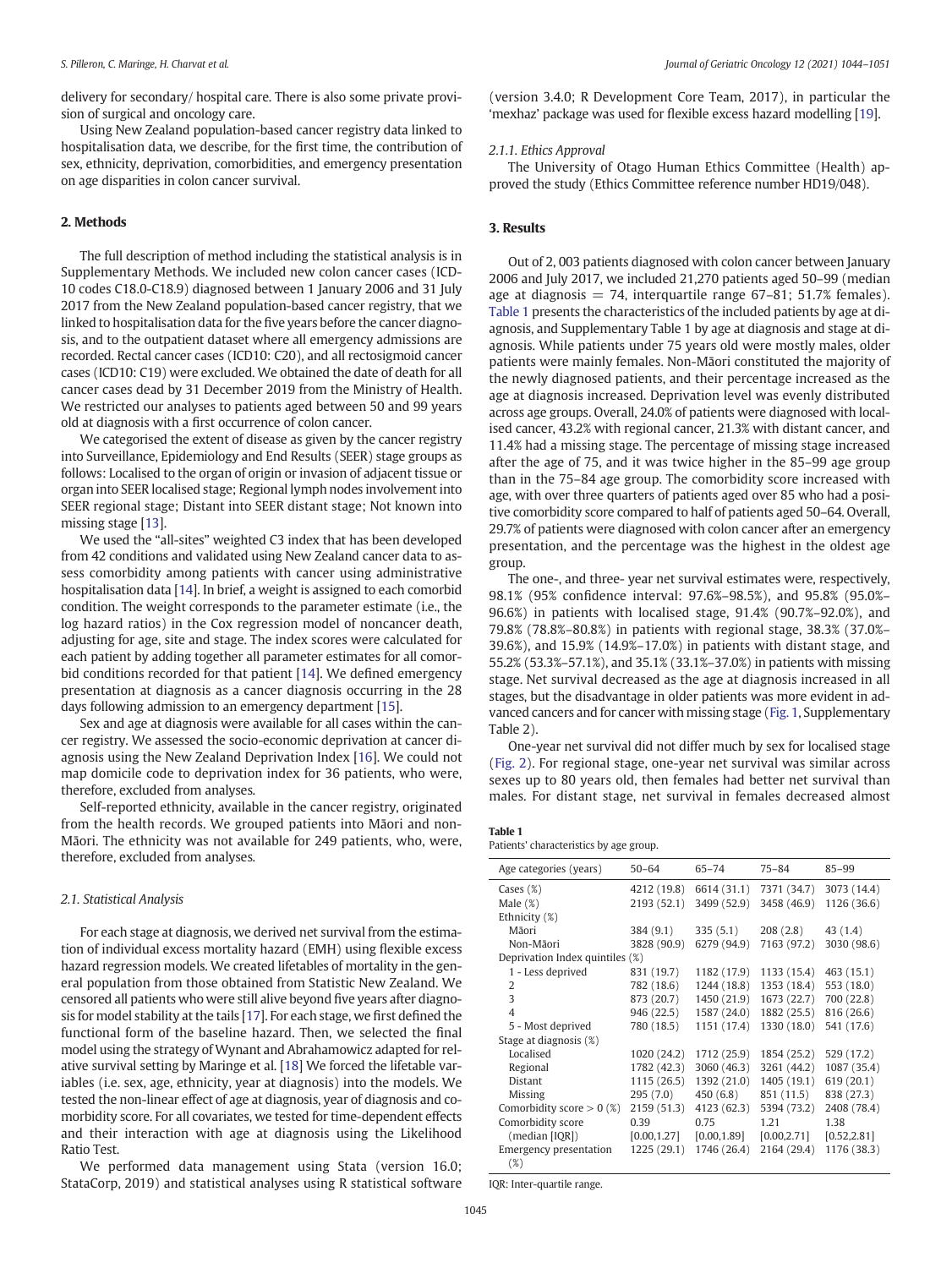<span id="page-2-0"></span>

Fig. 1. Net survival for patients aged 55, 65, 75 and 85 years old over the first three years after diagnosis by stage at diagnosis (top panel) and one-and three-year net survival by age at diagnosis and stage at diagnosis (bottom panel).

linearly as age increased, while it is not the case for males. Males aged 65–85 years old had better survival than females. Females with missing stage had lower net survival than males. Māori with localised stage had similar net survival than non-Māori regardless of the age at diagnosis. For the other stages, Māori had poorer net survival than Non-Māori. For regional and distant stages, net survival decreased as the deprivation index increased, but the difference across deprivation index quintiles was small, and similar over time. Net survival decreased as comorbidity score increased for localised and regional cancers. However, patients with higher comorbidity level had better survival than those with lower level for distant cancer. For missing stage, patients with high comorbidity level had poorer survival than other patients up to 70 years old. Afterwards, they had better net survival. Patients diagnosed with colon cancer after an emergency admission had poorer net survival regardless of the stage or the age at diagnosis. The difference in one-year net survival between those who had an emergency presentation and those who had not increased as age increased, except for distant cancers for whom the reverse was observed. Similar results are observed three years after diagnosis (Supplementary Fig. 1), with a few exceptions. Māori with distant stage had slightly better threeyear net survival than non-Māori. Difference in net survival across comorbidity levels were more marked for localised and regional cancers at three than at one year since diagnosis. Patients with higher comorbidity level had poorer three-year net survival than others when cancer was diagnosed at later stage. For missing stage, patients with higher comorbidity level had significantly poorer net survival than other but differences disappeared after the age of 80.

To better understand the age difference in net survival, we looked at the age pattern of excess mortality hazard over time ([Fig. 3\)](#page-4-0). For

localised stage, the EMH was low for all ages, with a slight disadvantage for older patients during the first fifteen months after diagnosis. The tendency was reversed afterwards. For regional stage, the excess mortality in older patients was obvious during the first six months after diagnosis. Then, the EMH ratios were close to 1 for all ages. For distant stage, older patients had higher excess mortality than younger patients for eighteen months after diagnosis. Then, the curves converged for all ages, and the EMH ratios were close to 1. For missing stage, the excess in mortality in older patients was highest during the first year after diagnosis and persisted over entire follow-up for the oldest patients.

We tested the modification effect of factors on the relationship of age at diagnosis with the EMH (Supplementary Table 3). For localised stage, no factors modified the age pattern of the EMH. For regional stage, the effect of age on the EMH was greater in patients diagnosed after an emergency presentation than other patients, especially in the first three months after diagnosis (Fig. 4A). For distant stage, patients who were not diagnosed after an emergency presentation had higher EMH ratios than those who had an emergency presentation, mainly in the first six months (Fig. 4B). The EMH ratio reached 1 after the first year for patients with an emergency presentation, and later for the other patients. Females had higher EMH ratios compared to males over the entire follow-up time. However, the sex difference was greatest in the first three months after diagnosis and decreased afterwards to become negligible at three years (Fig. 4C). For missing stage, comorbidity level modified considerably the effect of age on the EMH, with EMH ratios of up to 10 for patients with 25th percentile comorbidity score. The lower comorbidity score, the higher the EMH ratio, mainly in the first six months after diagnosis and in patients older than 80 years old (Fig. 4D).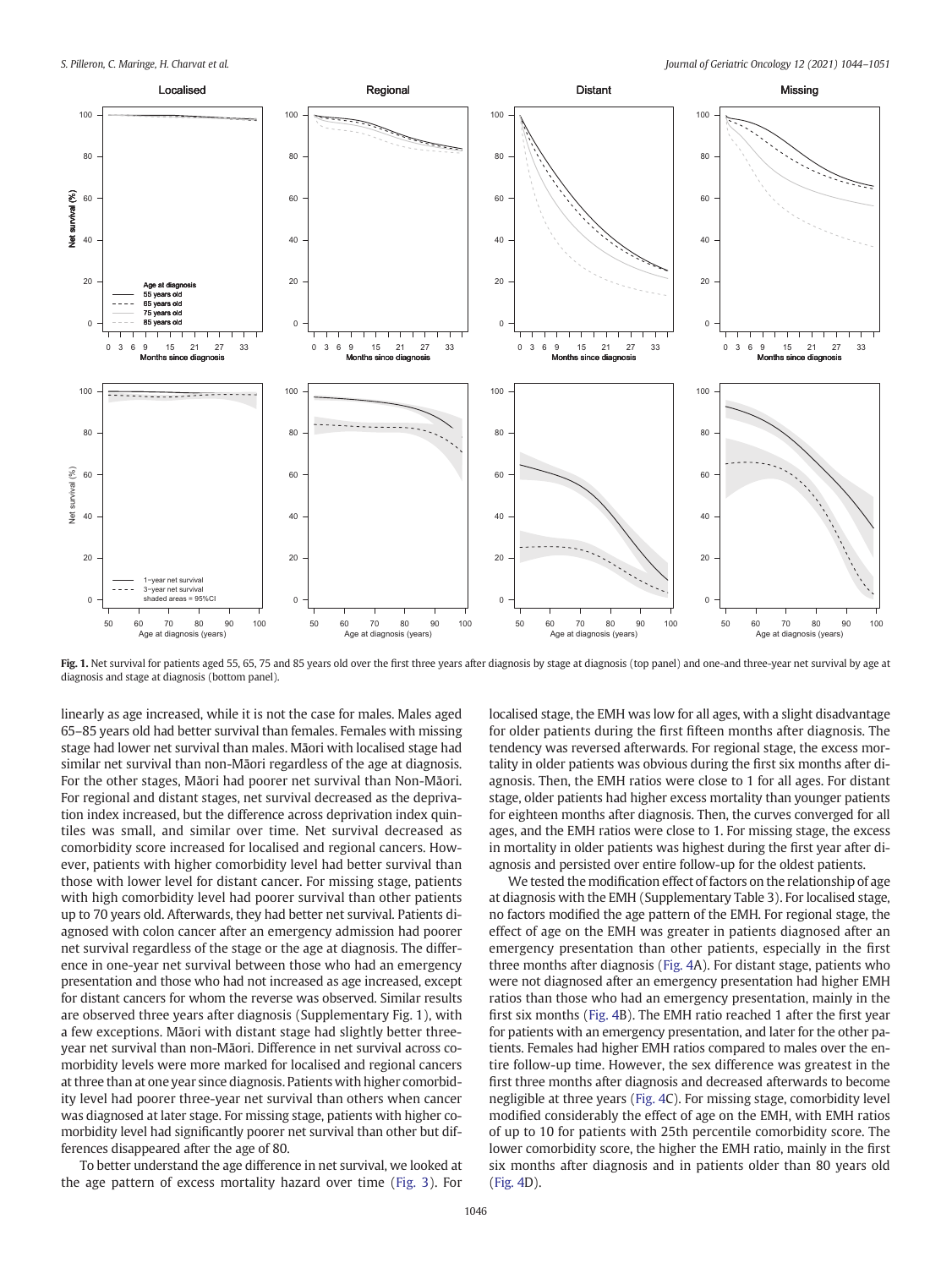### 4. Discussion

This study, for the first time, provides a comprehensive description of patient-related and clinical factors that influence the effect of age at diagnosis on the excess mortality hazard in patients with colon cancer aged over 50 in New Zealand. The stage at diagnosis and an emergency presentation at diagnosis modified the most the age disparity in colon cancer survival, while comorbidity played little role. About patient-related factors, sex was the sole factor that influenced age disparities in cancer survival but only in patients with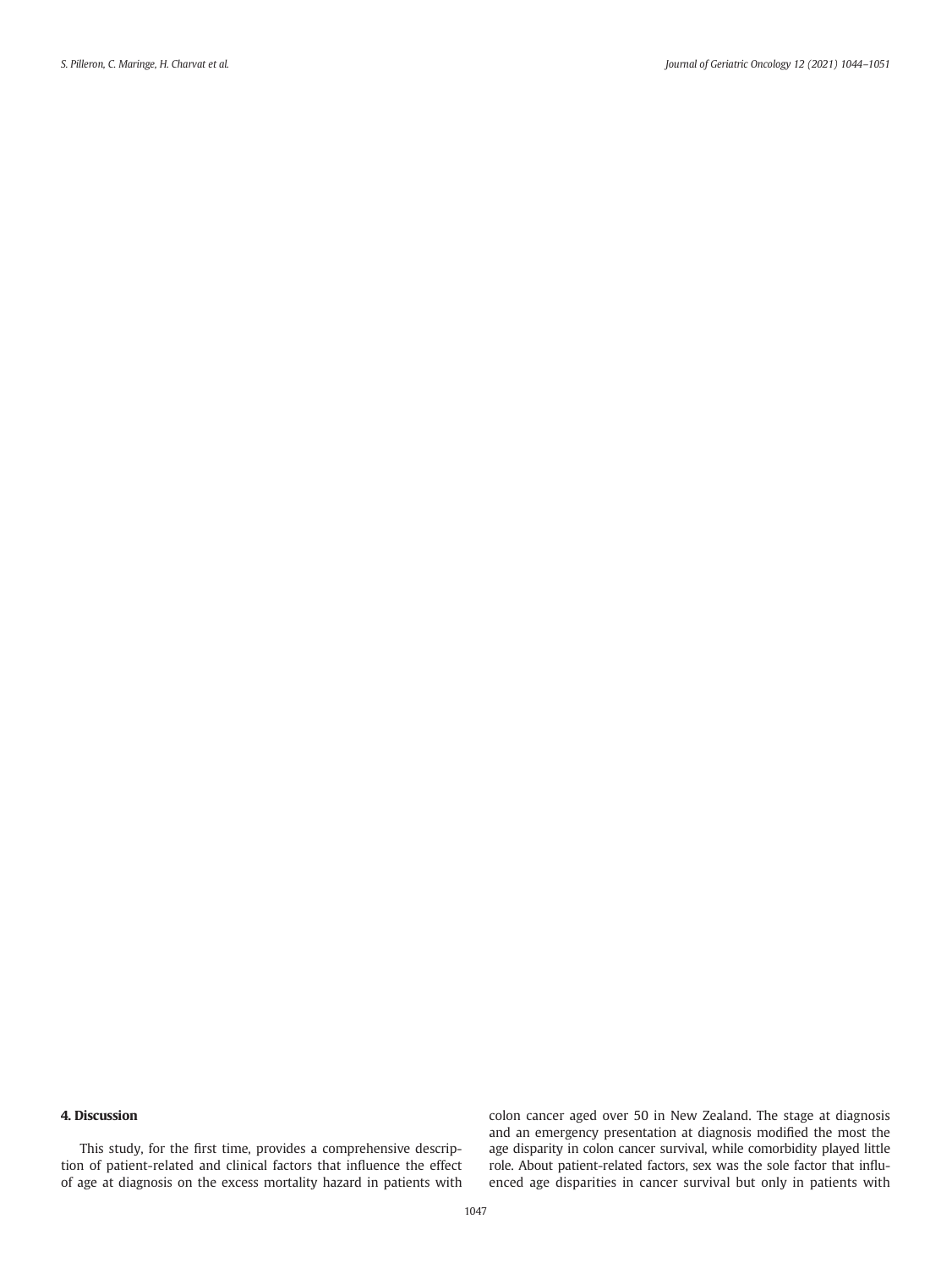<span id="page-4-0"></span>

Fig. 3. Excess mortality hazard for patients aged 55, 65, 75 and 85 years old (top panel), and excess mortality hazard ratio for patients aged 65, 75 and 85 years compared to patients aged 55 years old during the first three years since diagnosis by stage at diagnosis (bottom panel).

distant cancer, females having greater age difference in net survival than males.

The female advantage in colon cancer survival in patients aged under 65 years old is congruent with findings from the EUROCARE study [[20\]](#page-7-0). In Finland, the absolute difference in one-year relative survival between the 45–59-year group and the 75-and-over group was also higher in females compared to males with distant colon cancer [[21\]](#page-7-0). As suggested by others, the interaction between the age at diagnosis and sex indicates possible involvement of sex hormones [[20](#page-7-0)]. However, the causal mechanism explaining this interaction and the reason why this concerns only patients with distant cancer remain unclear and deserve further investigation.

We are not aware of other studies looking at the effect of ethnicity on age disparities in colon cancer survival. One United States study showed black patients with colorectal cancer had greater age disparity in fiveyear net survival than white patients, mainly explained by poorer survival among black patients aged over 75 compared to white patients [[22\]](#page-7-0). Because the relationship between ethnicity and healthcare system is complex and specific to each country's history, any comparisons across countries are not relevant. While our study confirmed the negative effect of deprivation on colon cancer survival [[23\]](#page-7-0), we did not find any evidence of its role in age disparities in colon cancer survival.

Comorbidity is highly prevalent in patients with colon cancer, especially in older patients, and may affect the likelihood to receive treatment, and impact survival [[24\]](#page-7-0). However, our results suggest that comorbidity does not fully explain the age disparity in colon cancer survival. Indeed, for cancers with known stage, the effect of age on the excess hazard of death was the same across all comorbidity levels, suggesting that comorbidity affects cancer management regardless of the age at diagnosis. All aspects of comorbidity may not be well captured with hospitalisation data, especially when comorbidity did not require hospitalisation. However, in New Zealand, the C3 index performed slightly better than a comorbidity index based on pharmaceutical data, that identify patients who had drug prescription for diseases irrespective of whether the patient was hospitalised or not [\[25](#page-7-0)]. A difference in treatment based on the chronological age or the existence of other unmeasured factors may explain lower survival in older patients without comorbidity. Indeed, comorbidity alone does not reflect the overall fitness status of patients. As older patients are heterogeneous in terms of health status and fitness, the comprehensive assessment of common geriatric conditions including functional status, falls, cognition, nutritional status, social support helps identifying patients who may benefit the most from cancer treatment [[26\]](#page-7-0). However, to date, such information is not currently available at population level.

Factors related to timeliness of cancer diagnosis — i.e., the stage at diagnosis and an emergency presentation — greatly affected age disparities in colon cancer survival, reflecting the effect of cancer management on survival. The treatment phase is a critical period where age inequalities occur [[27\]](#page-7-0), likely because physicians are lacking evidence-based treatment strategies, especially in comorbid and oldest patients [[8](#page-7-0)]. Surgery is the standard treatment in early-stage colon cancers, but older patients have a reduced likelihood of undergoing surgery [\[28](#page-7-0)]. They also experienced higher post-operative mortality rates [[29](#page-7-0)]. In New Zealand, the percentage of death within 90 days of resection was 7.3% in patients aged over 75, and 4.8% after elective resection against 1.5–2.9% and 0.0–1.7%, respectively, in younger patients [[29\]](#page-7-0). In New Zealand, patients over 75 years old were nine-times less likely to receive chemotherapy than those aged 25–54 years old [\[30](#page-7-0)]. Yet, evidence suggests that fit older patients may benefit from the same regimen of chemotherapy as middle-aged patients [\[31\]](#page-7-0), and less intensive therapies may be used in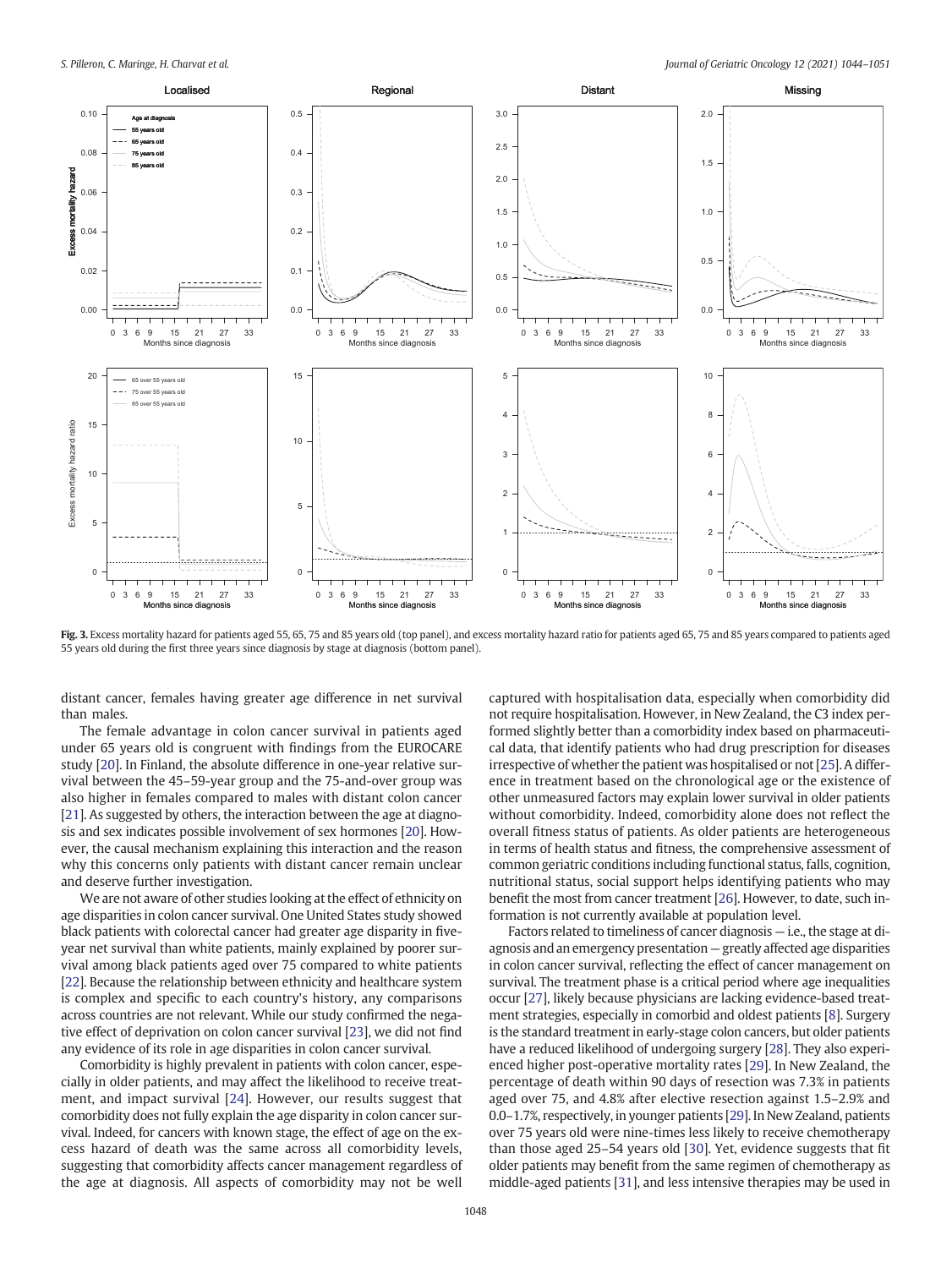unfit older patients [\[32](#page-7-0)]. The current New Zealand guidelines for nonmetastatic colon cancer management do not include recommendations regarding chemotherapy or surgery tailored to older patients [\[33](#page-7-0)]. Yet, without appropriate stratification, older patients are more likely to receive suboptimal treatment compared to middle-aged patients. Further observational studies to investigate how treatment may influence age

disparities in colon cancer survival at population-level are needed. However, these studies should be properly designed to remove the risk of immortal-time bias, arising when the time of treatment initiation does not coincide with time of cancer diagnosis [\[34\]](#page-7-0).

Consistently with previous studies [[10\]](#page-7-0), we showed that older adults were more prone to be diagnosed through emergency settings than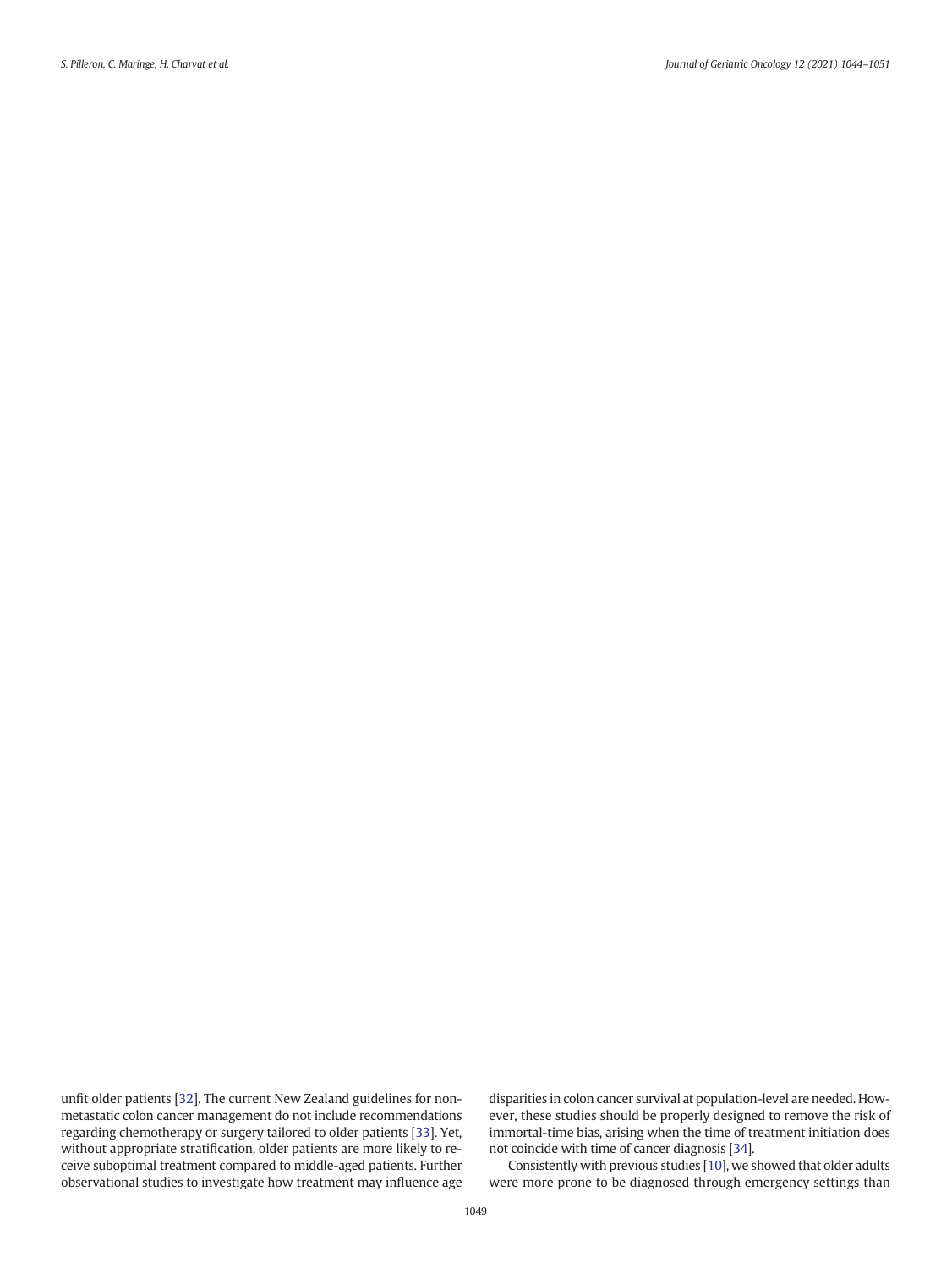<span id="page-6-0"></span>middle-aged patients. A diagnosis following an emergency presentation was associated with a lower chance of curative treatment and an excess risk of mortality, particularly in the initial months after diagnosis [[10\]](#page-7-0). This is consistent with many other studies which have demonstrated consistently poorer outcomes in people diagnosed as an emergency, as well as older people being more likely to present urgently [\[10](#page-7-0)]. Emergency surgery is challenging but outcomes have been shown to be better in the hands of specialist, rather than generalist, surgeons [\[35\]](#page-7-0) and in older patients full geriatric assessment and multidisciplinary management improves care [\[36\]](#page-7-0). Given screening programmes often only include people up to the age of 75 their ability to reduce emergency presentation rates in the oldest populations is limited and so focussing on optimising care for such cases is important if outcomes are to be improved in older adults.

Because of the high risk of poor outcomes related to treatment in older patients, effort should be made on reducing delays in colon cancer diagnosis. The roll-out of the national colorectal cancer screening program began in 2017. Evidence suggests that colorectal cancer screening program decreased the risk of an emergency admission to hospital prior to a colorectal cancer diagnosis in adults targeted by screening program [[37\]](#page-7-0), however, this positive effect may not be observed in older adults. Besides, colon cancer symptoms, including abdominal pain, diarrhoea, and constipation, have low specificity [\[38\]](#page-7-0) and are prevalent in older patients, especially in individuals with other comorbid conditions. While there was no publicly funded campaign of awareness of colon cancer symptoms during the study period, the colorectal cancer screening program launched in 2017 undoubtedly increase awareness of colorectal cancer. At the patient level, presence of comorbidity increased the likelihood to be diagnosed with distant colorectal cancer in New Zealand [[39](#page-7-0)]. However, tumour stage was not correlated with the delay from the onset of symptoms to the administration of definite treatment [[40](#page-7-0)]. Still, the potential effect of age was not analysed, and the audit was restricted to one hospital only [\[40](#page-7-0)]. It is also possible that older people are more likely to face barriers to timely accessing health care because of socio-economic factors [[41\]](#page-7-0). A comprehensive understanding of factors influencing timely diagnosis of colon cancer in older adults is warranted in New Zealand to develop interventions to improve earlier cancer diagnosis, regardless of age, that will ultimately reduce age disparities observed at the population level.

Our study has limitations. The estimation of net survival relies on the background mortality rates obtained from lifetables, and implies that one matches patients with cancer to individuals from the general population that should ideally present the same characteristics (sex, age, socio-economic level, etc.) as patients except for cancer. When one is interested in the effect of age on cancer survival, characteristics, such as comorbidity, that influences both background mortality and cancer mortality, have their importance, but are unavailable at population level. Consequently, the estimation of excess mortality hazards may be overestimated, and therefore our net survival estimates underestimated [[42\]](#page-7-0). Additionally, we acknowledge that age disparities in colon cancer survival may differ depending on other unstudied factors such as those related to the tumour (e.g. histology or the number of positive lymph nodes involved) [\[11](#page-7-0)], or to access to health care system, or more importantly, those influencing the receipt of treatment (e.g. frailty, functional status, nutritional status, specific comorbidity, etc.). However, in the present study, we restricted the number of variables investigated because of the relatively low number of cases by stage. Another essential aspect is patients' preference about treatment, particularly important to consider as they age. Unfortunately, this aspect is difficult, even impossible, to capture using observational data. Another limitation relies on the lack of validation of the definition we use for an emergency presentation at diagnosis in the New Zealand setting. However, the definition being based on the existence of hospital records only, and not on clinical coding, the Elliss-Brooke et al. definition should perform well. This should be, however, investigated in future studies. Finally, studied factors may have different effects on age

disparities in cancer survival in other high-income countries because of differences in the health-care system. Similar studies in other countries would be interesting to test the generalizability of our findings.

#### 5. Conclusion

The present population-based study shows that factors reflecting timeliness of cancer diagnosis affected the most the age difference in colon cancer survival, probably due to their impact on treatment strategy. In contrast, comorbidity and patient-related factors play a negligible role. It is Utopian to believe that colon cancer survival in older patients may equal that in middle-aged patients. However, there are opportunities for enhancement, notably in improving earlier diagnosis in older adults. Efforts towards this goal are likely to help reduce age disparities in colon cancer survival in New Zealand.

#### Data Accessibility

The data that support the findings of this study are available from New Zealand Ministry of Health ([Data-enquiries@health.govt.nz](mailto:Data-enquiries@health.govt.nz)). Restrictions may apply to the availability of these data outside New Zealand. See [https://www.health.govt.nz/nz-health-statistics/access-and-use/](https://www.health.govt.nz/nz-health-statistics/access-and-use/data-request-form) [data-request-form](https://www.health.govt.nz/nz-health-statistics/access-and-use/data-request-form).

#### Funding

This work was supported by the European Union's Horizon 2020 Research and Innovation Programme, Belgium under the Marie Skłodowska-Curie grant agreement No 842817 to Sophie Pilleron.

#### Authors' Contributions

Conceptualization; SP. Data curation; SP, JA. Formal analysis; SP. Funding acquisition; SP. Investigation; N/A. Methodology; SP, CM, HC. Project administration; SP. Resources; N/A. Software; N/A. Supervision; DS, EM. Validation; N/A. Visualization; N/A. Writing - original draft; SP. Writing - review & editing. SP, CM, HC, JA, EM, DS.

#### Declaration of Competing Interest

The authors declare no conflict of interest.

#### Acknowledgments

We thank New Zealand cancer registry staff for their fantastic work and their help in understanding cancer data.We also thank Kendra Telfer for her immeasurable help in understanding NZ datasets and Dr. Nicholas West for answering our questions about cancer pathology.

Where authors are identified as personnel of the International Agency for Research on Cancer/World Health Organization, the authors alone are responsible for the views expressed in this article and they do not necessarily represent the decisions, policy or views of the International Agency for Research on Cancer/World Health Organization.

### Appendix A. Supplementary data

Supplementary data to this article can be found online at [https://doi.](https://doi.org/10.1016/j.jgo.2021.04.003) [org/10.1016/j.jgo.2021.04.003.](https://doi.org/10.1016/j.jgo.2021.04.003)

#### References

[1] Arnold M, Rutherford MJ, Bardot A, et al. Progress in cancer survival, mortality, and incidence in seven high-income countries 1995–2014 (ICBP SURVMARK-2): a population-based study. Lancet Oncol. 2019. [https://doi.org/10.1016/S1470-2045](https://doi.org/10.1016/S1470-2045(19)30456-5)  $(19)30456 - 5.$